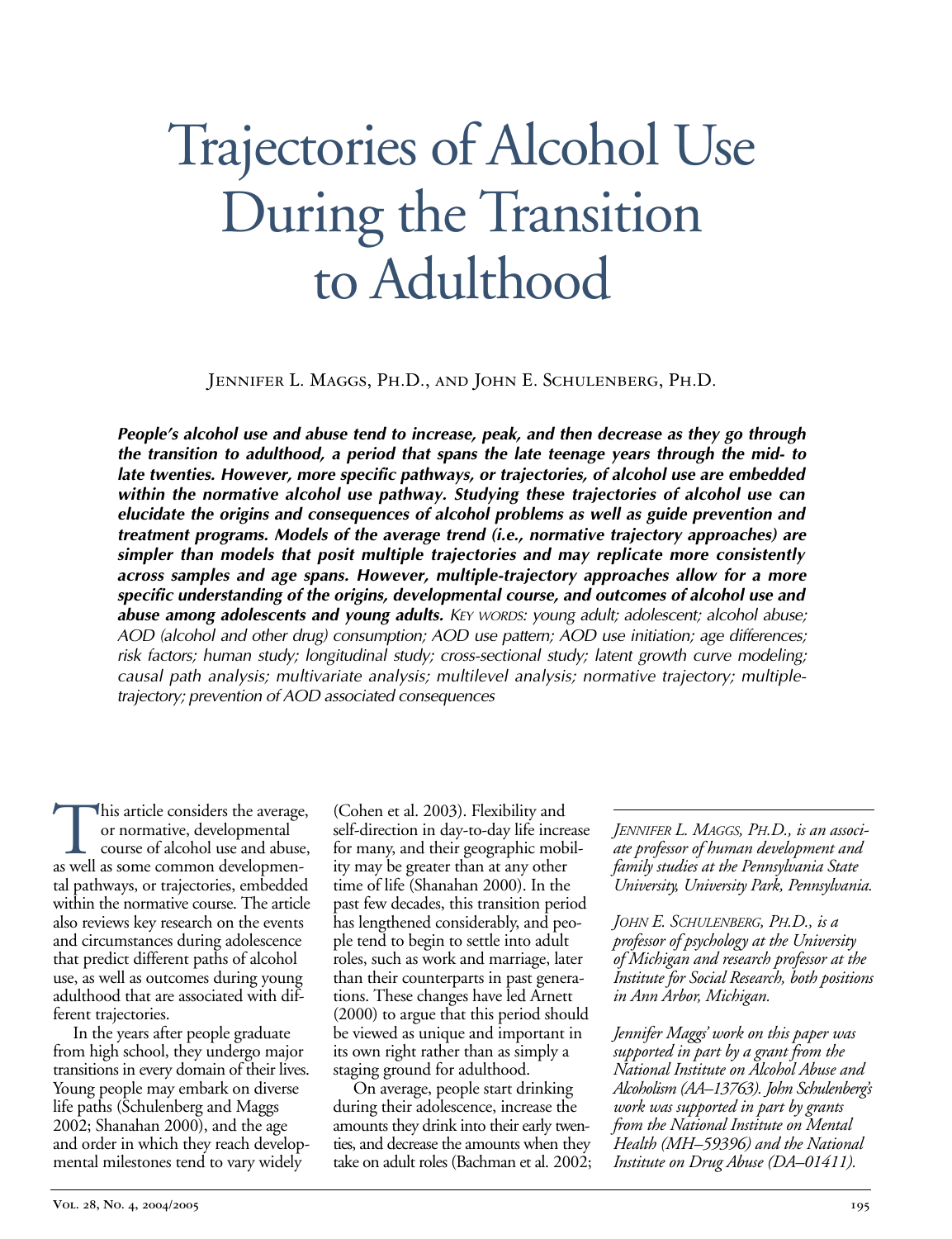Johnston et al. 2004). Some personal and role changes (such as becoming a college student) coincide with these increases, and others (such as becoming a spouse, parent, or worker) coincide with the decreases (Schulenberg et al. 2003).

Many young people establish lifelong patterns of alcohol use (and nonuse) during this period of emerging adulthood. Others take a different trajectory, engaging in a particular pattern of use only in their late teen or young adult years and not thereafter. Variations in the timing and intensity of changes in alcohol consumption can be predicted partly on the basis of demographic, psychological, social, and behavioral factors. Hidden within the normative pattern are subgroups of people whose drinking patterns take different developmental trajectories over time. By identifying common trajectories of alcohol use and abuse across adolescence and young adulthood, researchers can better understand the origins of alcohol use disorders, predict different outcomes, and plan prevention and intervention programs. At a clinical level, knowledge of the drinking patterns that define the different subgroups can expedite the early identification of alcohol problems, facilitate diagnosis, and inform treatment (Flory et al. 2004; Sher et al. in press; Zucker 1995).

# **Alcohol Use Patterns From Late Adolescence to Young Adulthood**

Studies that aim to identify the causes and likely outcomes of young adults' alcohol use typically consider the age at which young people begin drinking and the frequency and intensity of alcohol use (Maggs and Schulenberg 2005). One common approach to examining associations between drinking and age is to compare different age groups at once (cross-sectional studies). However, this method provides limited information about how a person's alcohol use may change over time. Although cross-sectional studies can identify average developmental trends in alcohol use, they are less effective at predicting one person's future drinking patterns

based on his or her past and present alcohol use.

In contrast to cross-sectional studies, studies that track the same people over time (long-term longitudinal studies) allow investigators to examine why some people do not follow trajectories that seemed likely based on their earlier behavior (Schulenberg and Maggs 2002). Trajectory approaches using longitudinal data focus on a person's course of alcohol use over several years.<sup>1</sup> Some emphasize the trajectory that is most commonly observed within a population (normative trajectory approaches). A second kind of trajectory approach, known as a multiple-trajectory (or taxonomy) approach, focuses on distinct subgroups of people who follow similar trajectories. For example, a study using a multiple-trajectory approach might compare a group of people who are chronic heavy drinkers and a group of people who are decreasing their alcohol use. These approaches are discussed in the following sections.

## *Normative Trajectory Approaches: Describing the Average Course*

Many pivotal research questions pertain to the normative course of alcohol use and abuse as well as to how important factors associated with alcohol use, such as having friends who drink, are correlated and predict changes in drinking. Although not all people follow the same pathway, understanding the average or normative developmental trend is of significant value for science and for prevention.

One benefit of normative trajectory approaches is their parsimony: Statistical analyses that describe the average trend (and note individual differences around it) are simpler to understand than multiple-trajectory analyses because they focus on the total sample and tend to be less mathematically complex. Furthermore, because they focus on the total sample (rather than sample-specific subgroups, which might show greater variability across different studies), these models seem to replicate more consistently across samples and age spans. Finally, because they are less complex, normative trajectory approaches can

more readily incorporate measures of stable factors (e.g., gender) and timevarying factors (e.g., having substanceusing peers) that are associated with alcohol use patterns.

Two analytic methods used in normative trajectory approaches are latent growth curve (LGC) models and multilevel models (MLM). These statistical techniques mathematically summarize the behavior of a group of people across multiple occasions, yielding a trajectory, or curve. LGCs are well suited to examining whether trajectories of multiple variables are correlated. For example, Duncan and colleagues (1996) demonstrated that some adolescents' substance use (first variable) trajectories were predicted by their older siblings' substance use (second variable) trajectories across a 3-year period.

In addition to modeling cumulative developmental trajectories, MLMs also can be used to examine whether, over time, levels of a variable (e.g., alcohol use) rise and fall in tandem with other fluctuating variables (e.g., mood, time spent hanging out in unsupervised settings). For example, Maggs and Schulenberg (1998) showed that adolescents reported greater alcohol use on occasions when they gave more reasons in favor of drinking and fewer reasons against it, independent of the developmental trend toward more alcohol use.

# *Taxonomy Approaches: Identifying Multiple Trajectories*

An alternative research approach is to identify distinct, homogeneous subgroups of people whose alcohol use trajectories during the transition to adulthood differ from one another. These different trajectories may have different antecedents and consequences and may therefore require different theoretical explanations and approaches to prevention and health promotion.

<sup>&</sup>lt;sup>1</sup> A major distinction between trajectory models and other longitudinal analyses is that nontrajectory longitudinal analyses compare only two time points. Even if data are collected on multiple occasions, the analyses predict Time 2 from Time 1, and Time 3 from Time 2, and so on. In contrast, trajectory approaches map the cumulative progression of behavior over time.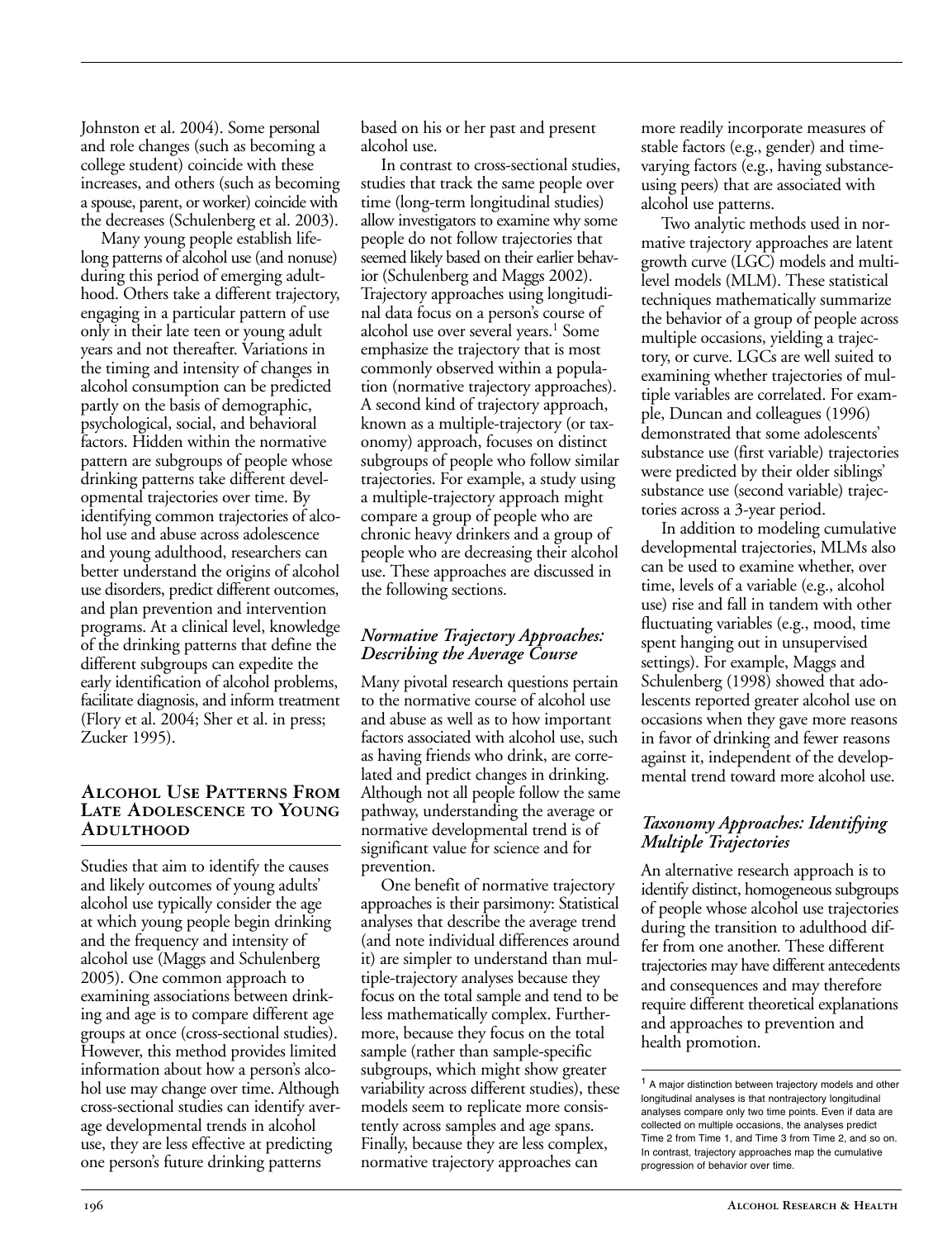In the related domain of antisocial behavior, Moffitt (1993) proposed a dual taxonomy distinguishing between adolescence-limited and life-coursepersistent antisocial behavior. Both types of antisocial behavior involve more delinquent and criminal behavior in adolescence, but the former group only engages in antisocial behavior during adolescence, whereas the latter, much smaller life-course-persistent group becomes involved in antisocial behavior earlier and continues it longer. It is hypothesized that the causes, meaning, and consequences of the behaviors differ markedly between the groups.

Taxonomies also have been proposed for types of adult alcoholism. For example, early alcohol research distinguished early-onset, antisocial alcoholism from later-onset, primary alcoholism. Zucker (1995) proposed a more developmental approach, taking into account the antecedents, course, and outcomes of alcohol problems. He identified four subgroups: Antisocial Alcoholism, Developmentally Cumulative Alcoholism, Developmentally

Limited Alcoholism (time-limited, peer-focused heavy drinking and spontaneous reduction with the successful assumption of family and career roles), and Negative Affect Alcoholism (the use of alcohol to modulate negative mood, characterized by later onset).

Longitudinal studies that track people's alcohol use across multiple occasions from adolescence to adulthood also have identified taxonomies of young people with different trajectories of heavy alcohol use<sup>2</sup> (see the figure). Some studies have spanned a broad age range, from early adolescence into the twenties (e.g., Chassin et al. 2002). Others have focused on subsets of this time period, either examining the subjects' adolescent years up to age 18 (e.g., Hill et al. 2000) or beginning in the subjects' late adolescence (e.g., prior to or just after high school) and following them into or through their twenties

(e.g., Schulenberg et al. 1996; Sher et al. in press; Muthén and Muthén 2000). Studies also differ in the indicators of alcohol use considered (e.g., frequency of drinking, quantity consumed, frequency of heavy drinking,<sup>3</sup> or alcoholrelated consequences) and the types of samples included (e.g., nationally representative school-based and household samples, longitudinal followups of samples used in prevention studies, or high-risk samples). Despite these important methodological differences, and some differences in findings, consistent patterns have been identified.

# *Common Alcohol Use Trajectories*

In research involving adolescents and young adults, the most common trajectory subgroup observed across studies contains abstainers, light drinkers, or

 $3$  This article defines heavy drinking in general as consuming several drinks per occasion; often in the literature, this pattern of alcohol use is viewed more specifically as binge drinking, in which a person drinks five or more drinks on a single occasion.



Trajectories of binge drinking from adolescence through emerging adulthood. Estimated growth trajectories for the three groups are indicated by solid gold lines. Dashed black lines represent observed means of binge drinking at each age for each group. Observed frequencies of binge drinking (past year) ranged from 0 (none) to 5 (1–2 times a week).

NOTE: Early–heavy group,  $N = 99$ , 20.9 percent of the sample. Late–moderate group,  $N = 134$ , 90.0 percent of the sample. Infrequent group,  $N = 43$ , 9.6 percent of the sample. Nonbinger group,  $N = 176$ , 30.5 percent of sample.

SOURCE: Chassin et al. 2002. Copyright @2002 by the American Psychological Association. Reprinted with permission.

<sup>&</sup>lt;sup>2</sup> Various analytic techniques are used to identify trajectory groups, ranging from cluster analysis to growth mixture modeling. Discussion of these techniques is beyond the scope of this article.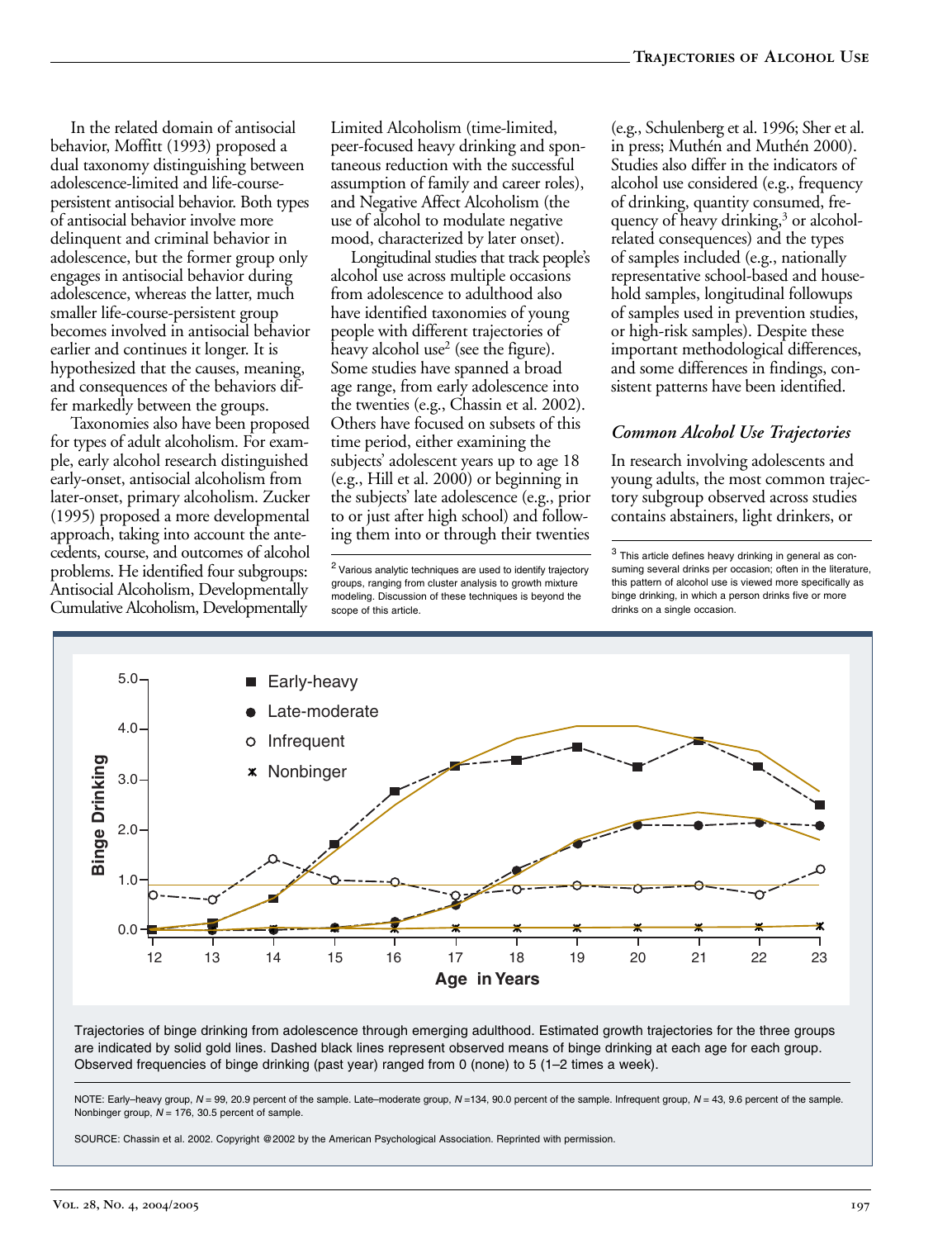very rare heavy drinkers across all time periods measured. Depending on definitions for these levels of alcohol consumption used in different studies, estimates of the proportion of young people in this low-risk group range from about one-fifth (e.g., White et al. 2000) to over two-thirds (e.g., Hill et al. 2000). Members of another common trajectory subgroup, stable-moderate drinkers, engage in some heavy drinking across adolescence and young adulthood but do not escalate or decelerate their use dramatically. Across studies, estimates are that about one-third of adolescents and emerging adults into the mid-twenties fall into this group (e.g., Chassin et al. 2002; Tucker et al. 2003). Together, these two broad categories—which comprise relatively low-risk drinkers—include a large proportion of all young people.

Many studies involving adolescents and young adults also have identified groups of chronic heavy drinkers and late-onset heavy drinkers. These groups are distinguished by the age when the subjects started heavy drinking, but as this age varies from study to study, chronic heavy drinkers and late-onset heavy drinkers are more difficult to identify or compare across studies. Those who are designated as chronic heavy drinkers typically start heavy drinking at younger ages, by middle adolescence (early onset), and tend not to decrease their drinking in their twenties (e.g., Bates and Labouvie 1997; Schulenberg et al. 1996; White et al. 2000). Members of the late-onset heavy-drinking subgroup start to drink later (i.e., middle to late high school) than stable-moderate and chronic heavy drinkers, but their use escalates steeply (e.g., Casswell et al. 2002; Flory et al. 2004; Muthén and Muthén 2000; Schulenberg et al. 1996; Tucker et al. 2003).

"Fling" drinkers (see Schulenberg et al. 1996), who make up 10 percent to 12 percent of the adolescent and young adult population, take yet a different trajectory. They experience a period of developmentally limited heavy drinking that peaks and then declines following late adolescence or the early adult years (e.g., Schulenberg et al. 1996; Tucker et al. 2003).

A final subgroup, decreasers, appears to be more common in older adolescent and young adulthood samples (e.g., Schulenberg et al. 1996) than in younger samples. Decreasers begin heavy drinking at an early age, such as in middle

*Identifying the course of the subject's alcohol use across multiple measurement periods makes it possible to consider how people's substance use changes over time.*

school, but reduce their consumption significantly during high school (Colder et al. 2002; Tucker et al. 2003). About 10 percent of adolescents and young adults fall into this subgroup.

Although researchers are beginning to understand what causes different people to follow these different trajectories, the applied and clinical significance of these pathways, while intriguing, has received little attention (Schulenberg and Maggs 2002). For example, universal school-based prevention programs that target the majority of early adolescents not engaging in any heavy drinking may be less successful with adolescents who are on early-onset trajectories.

## *Advantages and Disadvantages of Trajectory Approaches*

Normative trajectory and multipletrajectory approaches, both of which emphasize assessing the subjects' alcohol and other drug use at multiple times, have many advantages (as well as some disadvantages, primarily increased methodological and logistical complexity) compared with approaches that measure the subjects' drinking behavior only on one or two occasions. Both types of trajectory approaches, compared with one- and even two-time-point approaches, offer the potential for far greater understanding of the causes,

developmental course, and consequences of the subjects' substance use (Schulenberg et al. 2003). Identifying the course of the subjects' alcohol and other drug use across multiple measurement periods makes it possible to consider how people's substance use changes over time, together with other factors, and to better understand the risk factors for and consequences of different alcohol use patterns. This is especially important during adolescence and young adulthood, because people tend to experiment with alcohol and other drugs during this time, and substance use at a given time may have little relation to a young person's later patterns of use or abuse.

One important disadvantage of trajectory approaches is shared with all longitudinal studies: Participants with different characteristics and group memberships may drop out of the study at different rates.

A noteworthy limitation of both normative and multiple-trajectory approaches, compared with other longitudinal approaches, is that trajectory approaches traditionally tend to downplay day-to-day situational factors that may affect people's likelihood of drinking, such as negative mood or the peers a person is hanging out with on a specific day (Maggs and Schulenberg 1998). In addition, such approaches tend not to focus on short-term consequences of alcohol use. To better identify and understand short-term fluctuations in alcohol use, some studies repeatedly measure subjects' behavior over short periods of time, for example using beepers or Web-based or paper diaries.

Importantly, methodological variations in different studies may contribute to different conclusions about alcohol use trajectories during the transition to adulthood. These include the operational definition of heavy drinking that is used, the characteristics of the sample such as age range or level of alcohol use, and the number of and interval between measurement occasions.

Normative and multiple-trajectory approaches each have distinct advantages and disadvantages, such that the advantage of one is the other's disadvantage. Researchers should determine which type of trajectory approach to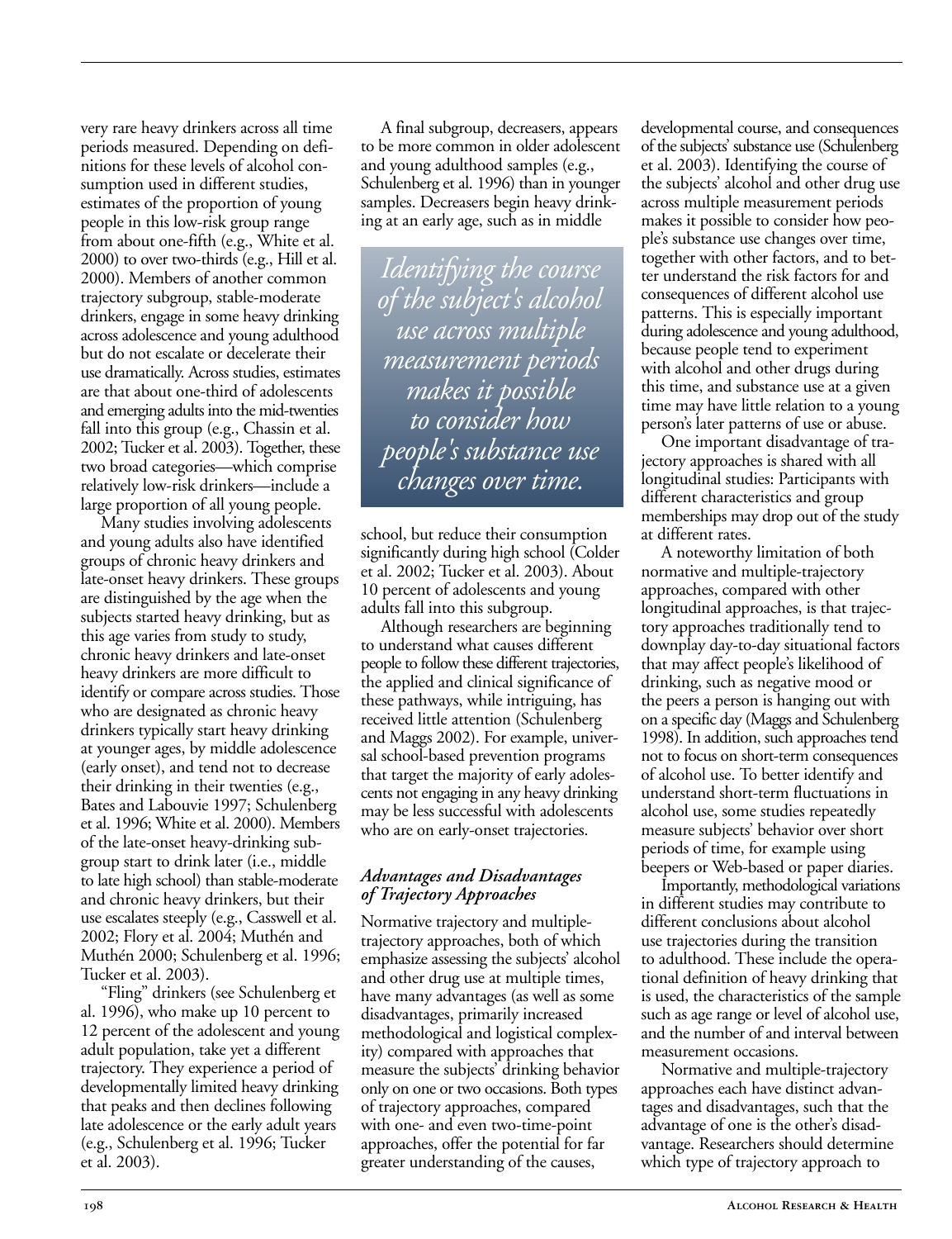use by the research questions they are addressing and the data characteristics they are using. Because normative approaches tend to be more straightforward and parsimonious than multipletrajectory approaches, it is better to use a normative trajectory approach when the only difference among multipletrajectory groups is the *amount* of substance use. As researchers have learned, however, the *shapes* of people's alcohol use trajectories often differ. This fact encourages the use of a multiple-trajectory approach that recognizes variability both across people and over time, rather than assuming homogeneity of the directions and rates of change within the entire population. This increased focus on identifying different developmental trajectories of alcohol use across adolescence and adulthood represents a major and welcome shift in researchers' ability to understand the meaning and course of alcohol use and problems across a person's life course. Advantages of the multiple-trajectory approach over the normative trajectory approach include being able to determine the specific risk and protective factors that apply to particular subgroups and being able to focus more on understanding the meaning of a person's behaviors in the context of his or her developmental history.

The multiple-trajectory approach also has important limitations. First, there is a danger that subgroups, identified as sets of tendencies and probable characteristics, may come to be seen as immutable, almost as diagnostic categories. This may be premature, because application of these analytic strategies to alcohol use trajectories is relatively new, and further research is needed to determine which subgroups will be found consistently across different samples and measures of alcohol use. Furthermore, the number of trajectory subgroups identified is logically dependent on the sample characteristics; the number, range, and spacing of observations; and the way variables are operationalized and measured.

Before findings derived from multipletrajectory approaches can be translated into diagnostic tools, researchers need to have greater understanding about

whether different risk factors can reliably distinguish different subgroups, either before members of these subgroups diverge from the normative pattern or during their divergence. Likewise, it is important to remember that a person's membership in a class or subgroup is probabilistic rather than absolute. Moreover, applied work using multipletrajectory approaches to examine alcohol use patterns has tended not to emphasize variability among people within subgroups.

Finally, a noteworthy methodological limitation of multiple-trajectory approaches is that the range of ages included in a given study determines the study's ability to distinguish some subgroups from others. For example, studies that end when the subjects reach age 20 may inaccurately categorize some people as late-onset heavy drinkers, when instead they subsequently may reduce their drinking and therefore would be better described as fling drinkers (e.g., Chassin et al. 2002; Flory et al. 2004; Hill et al. 2000). Similarly, because studies that begin in late adolescence lack data regarding alcohol use during early adolescence, they cannot distinguish decreasers from potential "early flings" (e.g., Hill et al. 2000; Schulenberg et al. 1996).

## **Predictors and Correlates of Trajectory Membership**

Numerous longitudinal studies have examined predictors (typically measured early in the study) and outcomes of belonging to particular trajectory subgroups, such as role status or problem behaviors at or after the final assessment period used to identify the subgroups. Some of these, and their significance, are described in the following sections.

# *Predictors of Trajectory Subgroup Membership*

Several studies show that whether adolescents or young adults should be designated as belonging in heavierdrinking subgroups can be predicted by whether or not they have several preexisting personal and social–environmental characteristics: being male, not living with two biological parents, and having parents with heavier alcohol use and greater symptoms of alcoholism or antisocial personality (Casswell et al. 2002; Chassin et al. 2002; Hill et al. 2000; Schulenberg et al. 1996; White et al. 2000). During late adolescence and early adulthood, male heavy drinkers are especially likely to have already exhibited externalizing symptoms such as aggressive behaviors and early delinquent behavior (Chassin et al. 2002; Flory et al. 2004; Hill et al. 2000; Tucker et al. 2003).

Alcohol-related factors that predict whether young people will embark on subsequent heavier-drinking trajectories include the degree to which they have more positive expectancies about alcohol's effects, whether they think it is all right to drink to get drunk or drink to cope with stressful situations, and whether they have prior alcohol and drug use (Chassin et al. 2002; Flory et al. 2004; Schulenberg et al. 1996).

Other risk factors include certain personal characteristics, involvement with social institutions, and peer influence. People who have such personal attributes as higher sensation-seeking and lower conventionality, self-esteem, and self-efficacy also are at risk for following heavier-drinking trajectories (Flory et al. 2004; Schulenberg et al. 1996; Tucker et al. 2003). Low involvement with social institutions also is associated with greater risk; for example, students with poorer performance in school, lack of commitment to attending classes, and less church involvement are more likely to be in heavy-drinking subgroups (Flory et al. 2004). Finally, peer factors are important predictors of riskier trajectories, with peer alcohol use, perceived peer approval of substance use, and less resistance to peer pressure each predicting heavier alcohol use (Flory et al. 2004; Chassin et al. 2002; Schulenberg et al. 1996; Tucker et al. 2003). These risk factors are similar to those observed in more traditional cross-sectional and longitudinal research (see Hawkins et al. 1992 for a review).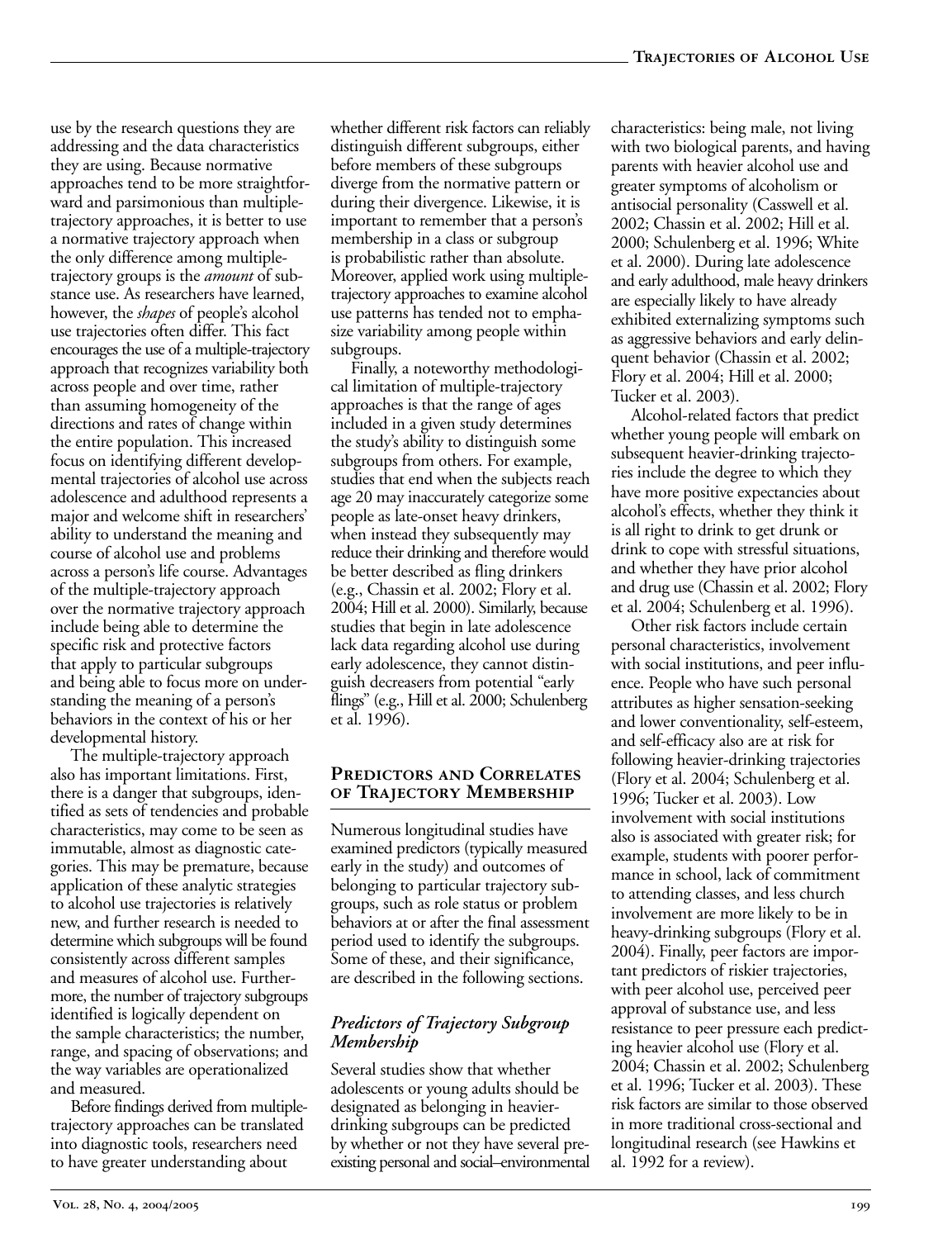#### *Trajectory Outcomes for Young Adults*

A series of recent studies has examined whether young adults' health or the rate at which they attain various social roles is affected by their trajectories of alcohol use.

Research indicates that high school students who do not drink heavily are more likely to complete high school and attend college than their peers who do drink heavily (Chassin et al. 2002; Hill et al. 2000; Muthén and Muthén 2000; Tucker et al. 2003). However, many young people only begin binge drinking or drinking heavily during college (Schulenberg et al. 1996).

Criminal behavior, including stealing, selling drugs, and committing violent acts, is more prevalent among heavier drinkers in general (Hill et al. 2000; Tucker et al. 2003). Binge drinkers also are more likely to exhibit symptoms of antisocial personality disorder than people who do not binge drink (Chassin et al. 2002). However, compared with young people who rarely use alcohol, fling drinkers—whose heavy drinking spikes during late adolescence and young adulthood and then declines—tend to have equivalent psychosocial adjustment during adulthood (Schulenberg et al. 2003).

Health in young adulthood also differs by alcohol use trajectories. One study found that at age 24, people who had been classified as chronic heavy drinkers based on their trajectories of drinking in adolescence had increased risk for obesity, hypertension, and illness, compared with peers who had not been heavy drinkers during adolescence (Oesterle et al. 2004). These findings were maintained even when gender, ethnicity, poverty, and current level of alcohol and other substance use were statistically controlled (Oesterle et al. 2004). Chronic binge drinkers and late-onset drinkers also reported more sex partners by age 21 than nonbinge drinkers (Guo et al. 2002). People who were not binge drinkers had the most positive health behaviors and status, and increasers and late-onset binge drinkers generally fell between the chronic binge and nonbinge drinking groups in terms of this variable. Risk for alcohol and other drug abuse and dependence in young adulthood is lowest among people who do not engage in heavy episodic, or binge, drinking (Chassin et al. 2002; Hill et al. 2000; Muthén and Muthén 2000). Many studies show few or no health differences between light drinkers and abstainers, although some research suggests that health and personal relationships may be more positive among light drinkers than among abstainers.

#### **Conclusions and Implications**

Several conclusions from these longitudinal studies on alcohol use trajectories deserve to be highlighted. First, many adolescents and young adults never engage in heavy drinking. Although the majority of people report some alcohol use, significant numbers never report drinking heavily at any assessment period. Although the proportion of young people who never drink heavily remains uncertain, studies indicate that it is somewhere between one-third (e.g., Colder et al. 2002) and more than two-thirds (Hill et al. 2000), depending on sample characteristics and the definition of heavy drinking used.

Second, the age when drinking (especially heavy drinking) begins is important. Meaningful differences in the predictors, course, and consequences of alcohol use can be found between the subgroup of people who begin drinking in early adolescence and those who begin drinking during middle or later adolescence (Flory et al. 2004; Maggs and Schulenberg 2005). Later onset of developmentally limited heavy drinking is more common than early onset, is associated with fewer early risk factors, and is determined more by situational and developmentally normative risk factors such as living with peers in college residences (Schulenberg and Maggs 2002). However, later onset of heavy drinking also carries health and other risks, as described previously (Chassin et al. 2002; Oesterle et al. 2004; Schulenberg and Maggs 2002).

Third, members of most subgroups reduce their alcohol use by their midtwenties. Declines in use are associated with acquiring adult roles, such as spouse, parent, and worker (see the sidebar by O'Malley which follows this article).

Fourth, young people who consistently drink heavily, although few in number, have the most early and ongoing risk factors for behavioral and adjustment difficulties generally and the fewest positive adult outcomes (Muthén and Muthén 2000).

Fifth, early but infrequent binge drinkers may be at risk for late-onset alcohol problems associated with negative affect regulation (Chassin et al. 2002; Colder et al. 2002; Zucker 1995).

## *Implications for Prevention and Intervention*

What do the concepts of normative and multiple trajectories of alcohol use mean for prevention? The study of trajectory approaches has reinforced the ideas that (1) people develop in multiple dimensions across the adolescent and young adult years, (2) alcohol use behaviors change differently for different people, and (3) factors that predict alcohol use patterns also emerge and disappear at different ages. For these reasons, multiple dynamic approaches to prevention and intervention are needed. Clearly, one approach will not fit all needs. For example, early onset of infrequent use associated with negative affect may be rare, but the pattern deserves attention because young people who fit this trajectory are at risk for longer-term problems, including depression. Early onset of substance use predicts ongoing heavier use and associated difficulties for many, so middleschool drug use prevention programs are appropriate for this subgroup. Likewise, late onset of alcohol and other drug use with escalation also is harmful, so prevention and intervention efforts in high school and beyond also are needed. Recognizing the varied and dynamic trajectories that alcohol use can take, rather than viewing drinking as a static behavior, offers a stronger developmental foundation for effective interventions (Maggs and Schulenberg 1998; Schulenberg and Maggs 2002). ■